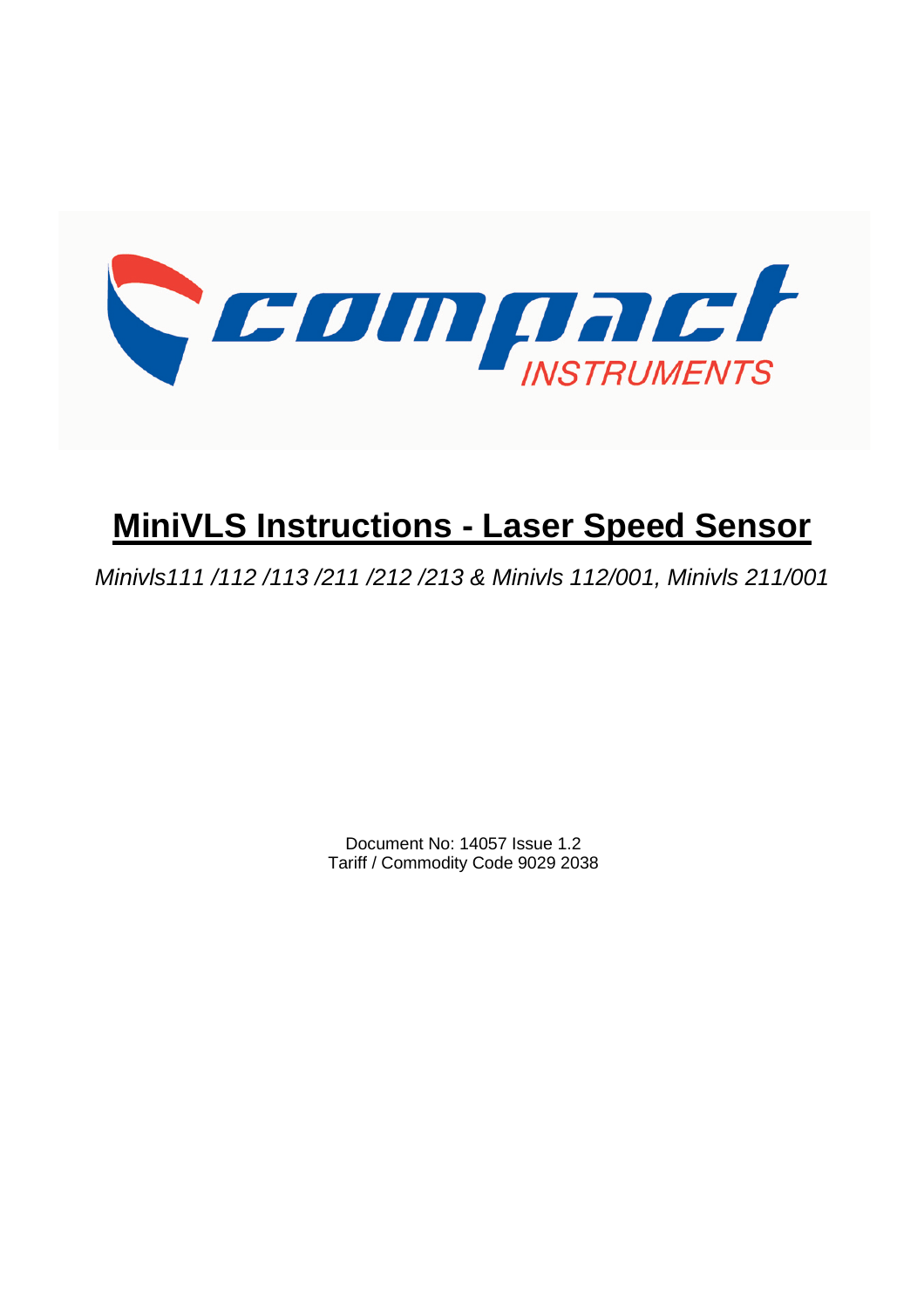# **Table of Contents**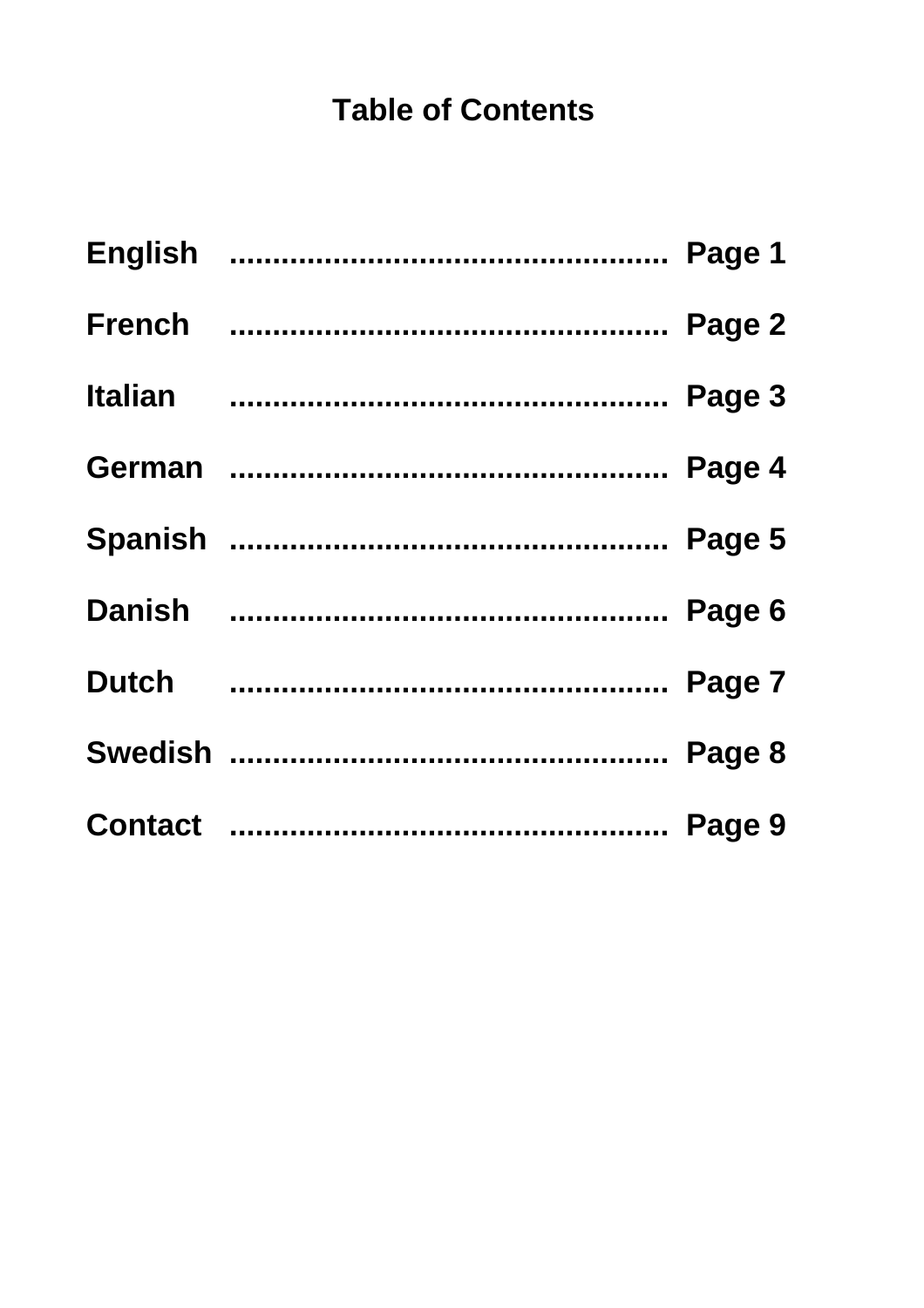# **MiniVLS Instructions - Laser Speed Sensor**

#### **Specification**

Optical Range: 100 - 2000 mm typ.<br>Fixing method (Threaded): M20 x 1.5mm threa Supply current: 30mA typ.

Fixing method (Threaded): M20 x 1.5mm thread (bulkhead fixing).<br>Fixing method (Plain body): Slotted for bracket mounting. Slotted for bracket mounting.

**WARNING** LASER RADIATION DO NOT STARE INTO BEAM CLASS II LASER PRODUCT

### **Pin Connections**

|       | Moulded Cable | Screened Cable |                                                                |
|-------|---------------|----------------|----------------------------------------------------------------|
| Pin 1 | <b>Brown</b>  | Red            | MiniVLS xx1 5V<br>MiniVLS xx2 8 to 24V<br>MiniVLS xx3 6 to 12V |
| Pin 3 | <b>Blue</b>   | Green          | Ground                                                         |
| Pin 4 | Black         | Yellow         | Signal output (NPN, 4.7K pull-up internally)                   |

#### **Instructions for use**

- 1. Fix a piece of reflective tape as shown below.
- 2. The minimum size of the reflective target in the direction of travel should be twice the size of the light source image.
- 3. Arrange the laser speed sensor fixing so the beam is roughly in the center of the tape.
- 4. With the laser speed sensor connected, the LED should light as a signal is received back from the target. On fast rotating targets the LED will appear to be on continuously. 4.7k resistor pull-up resistor is connected internally sensor, no need to connect extra pull-up resistor externally.

Tape orientation for use on discs or shafts.



### **Use Without Reflective Tape.**

Under controlled conditions reflective tape may not be required. If there is an existing difference in reflectivity on part of the object to be monitored then this may be used e.g. keyways and slots in bright shafts, spokes of a wheel, fan blades etc.

If there is more than one target per revolution of the shaft, then the resulting reading must be divided by the number of targets to obtain the correct reading. In the case of multiple targets these must be equally spaced around the shaft or disc or jitter will occur in the measured value, this effect is most apparent at slow speeds.

On bright shafts it is possible to paint a black non-reflective segment and conversely on non-reflective shafts a white mark can be painted.

### **Caution**

The unit detects contrasts in reflectivity no differences in colour.

As conditions can vary greatly from application to application some experimentation may be required to determine the best method.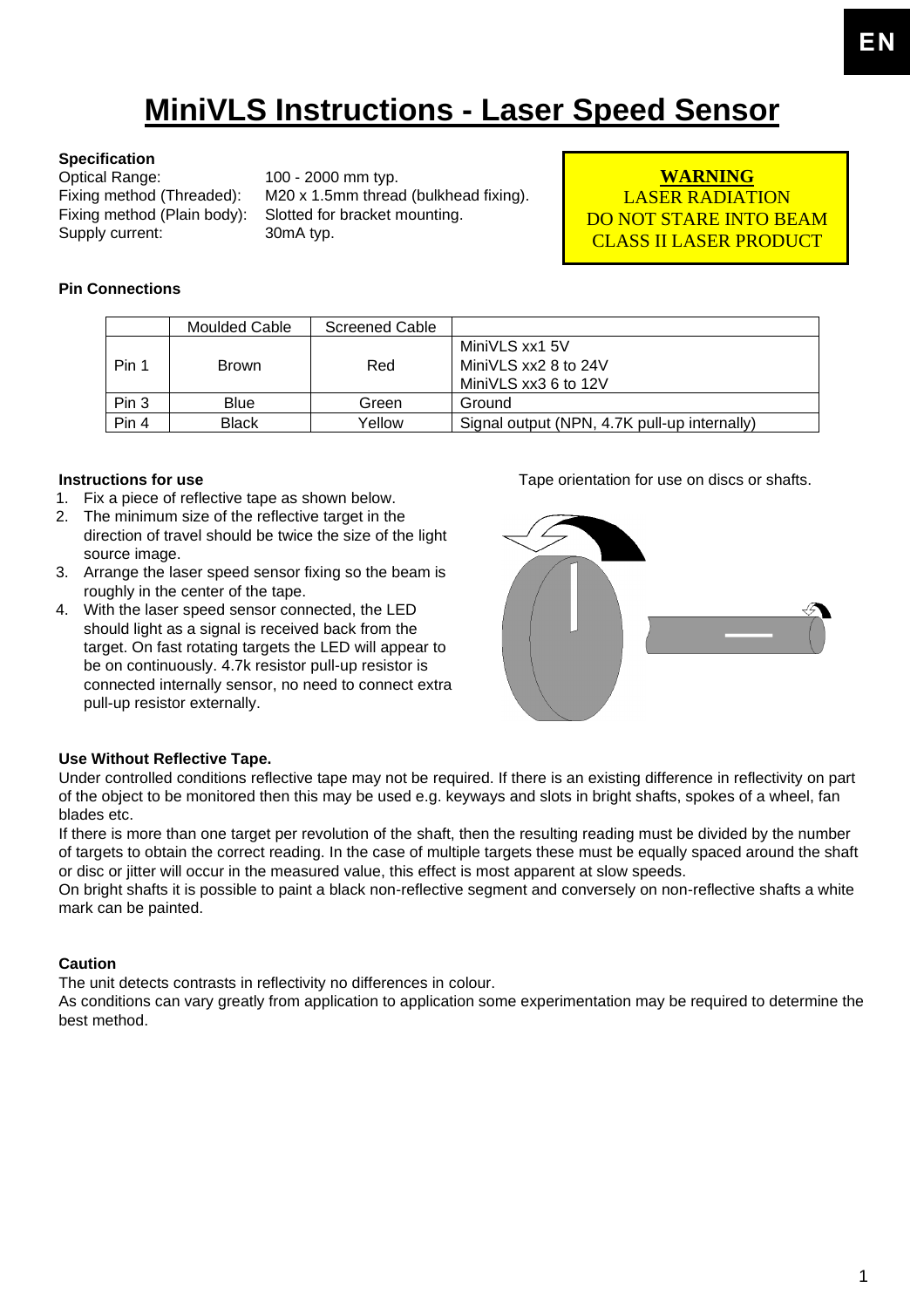## **Instructions pour le MiniVLS - Capteur de vitesse laser**

| Spécification                   |                                                                       |
|---------------------------------|-----------------------------------------------------------------------|
| Portée optique :                | 100 - 2000 mm typ.                                                    |
| Méthode de fixation (filetée) : | Filetage M20 x 1,5 mm                                                 |
|                                 | (fixation à la cloison).                                              |
|                                 | Méthode de fixation (corps lisse) : Fendu pour le montage sur support |
| Courant d'alimentation :        | 30mA typ.                                                             |

**AVERTISSEMENT** RAYONNEMENT LASER NE PAS FIXER LE FAISCEAU PRODUIT LASER DE CLASSE II

### **Connexions des broches**

|          | Câble moulé | Câble blindé |                                                      |
|----------|-------------|--------------|------------------------------------------------------|
|          |             |              | MiniVLS xx1 5V                                       |
| Broche 1 | Marron      | Rouge        | MiniVLS xx2 8 à 24V                                  |
|          |             |              | MiniVLS xx3 6 à 12V                                  |
| Broche 3 | <b>Bleu</b> | Vert         | Masse                                                |
| Broche 4 | Noir        | Jaune        | Sortie du signal (NPN, 4,7K excursion haute interne) |

#### **Mode d'emploi**

- 1. Fixez un morceau de bande réfléchissante comme indiqué ci-dessous.
- 2. La taille minimale de la cible réfléchissante dans la direction du déplacement doit être le double de la taille de l'image de la source lumineuse.
- 3. Disposez la fixation du capteur de vitesse laser de manière à ce que le faisceau soit à peu près au centre de la bande.
- 4. Lorsque le capteur de vitesse laser est connecté, la LED doit s'allumer lorsqu'un signal est reçu en retour de la cible. Sur les cibles à rotation rapide, la LED semble être allumée en permanence. 4.La résistance à excursion haute de 7k est connectée au capteur interne, il n'est pas nécessaire de connecter une résistance à excursion haute supplémentaire à l'extérieur.

Orientation de la bande pour utilisation sur des disques ou des arbres.



#### **Utilisation sans bande réfléchissante.**

Dans des conditions contrôlées, la bande réfléchissante peut ne pas être nécessaire. S'il existe une différence de réflectivité sur une partie de l'objet à surveiller, elle peut être utilisée, par exemple, pour les rainures et les fentes des arbres brillants, les rayons d'une roue, les pales d'un ventilateur, etc.

S'il y a plusieurs cibles par révolution de l'arbre, le résultat doit être divisé par le nombre de cibles pour obtenir la lecture correcte. Dans le cas de cibles multiples, celles-ci doivent être espacées de manière égale autour de l'arbre ou du disque ou un sautillement se produira dans la valeur mesurée, cet effet apparaît encore davantage à faible vitesse.

Sur les arbres brillants, il est possible de peindre un segment noir non réfléchissant et inversement sur les arbres non réfléchissants, une marque blanche peut être peinte.

#### **Attention**

L'appareil détecte les contrastes de réflectivité et non les différences de couleur.

Puisque les conditions peuvent varier considérablement d'une application à l'autre, il peut s'avérer nécessaire de procéder à des expérimentations pour déterminer la meilleure méthode.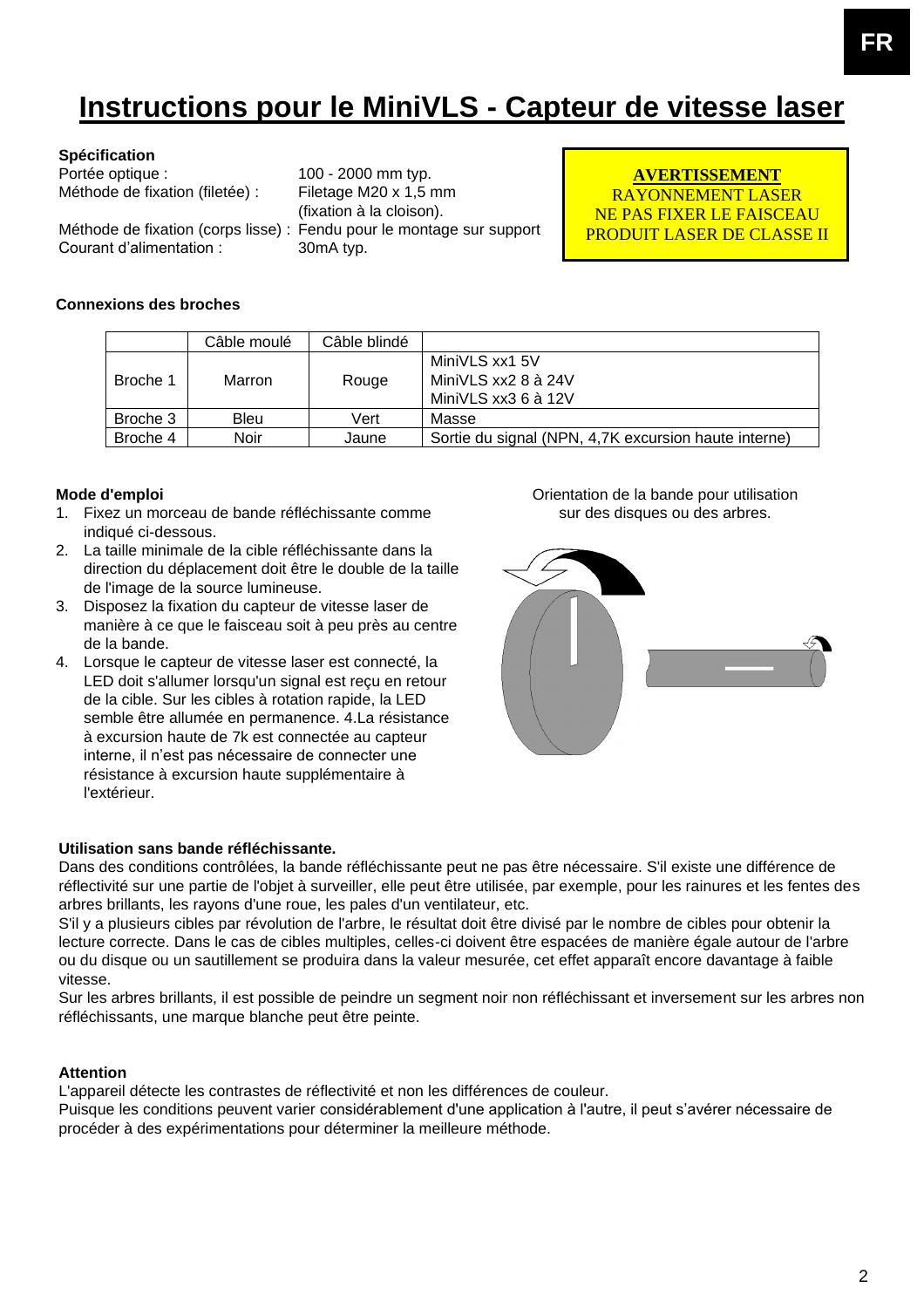# **Istruzioni MiniVLS - Sensore di velocità laser**

#### **Specifiche**

Distanza ottica: 100 - 2000 mm tip. Metodo di fissaggio (filettato): Filettatura M20 x 1,5mm

Corrente di alimentazione: 30 mA tip.

(fissaggio a paratia). Metodo di fissaggio (corpo liscio): Scanalato per il montaggio della staffa

**ATTENZIONE** RADIAZIONE LASER NON FISSARE IL RAGGIO PRODOTTO LASER DI CLASSE II

### **Connessioni dei pin**

|       | Cavo stampato | Cavo schermato |                                                                       |
|-------|---------------|----------------|-----------------------------------------------------------------------|
| Pin 1 | Marrone       | Rosso          | MiniVLS xx1 5 V<br>MiniVLS xx2 da 8 a 24 V<br>MiniVLS xx3 da 6 a 12 V |
| Pin 3 | Blu           | Verde          | Ferra                                                                 |
| Pin 4 | Nero          | Giallo         | Uscita del segnale (NPN, 4,7 K pull-up interno)                       |

### **Istruzioni per l'uso**

- 1. Fissare un pezzo di nastro riflettente come mostrato di seguito.
- 2. La dimensione minima del bersaglio riflettente nella direzione di marcia deve essere il doppio della dimensione dell'immagine della sorgente luminosa.
- 3. Disporre il fissaggio del sensore di velocità laser in modo che il raggio sia approssimativamente al centro del nastro.
- 4. Con il sensore di velocità laser collegato, il LED si accende al momento della ricezione di un segnale dal bersaglio. Su bersagli che ruotano velocemente il LED apparirà come acceso in continuo. Il resistore di pullup da 4,7 k è collegato internamente al sensore. Non è necessario collegare esternamente altri resistori di pull-up.



Orientamento del nastro per l'uso su dischi o alberi.

### **Utilizzo senza nastro riflettente.**

In condizioni controllate il nastro riflettente non è necessario. È possibile utilizzare il nastro in caso di differenza di riflettività su una parte dell'oggetto da monitorare, ad esempio scanalature e chiavette in alberi luminosi, raggi di una ruota, pale di un ventilatore, ecc.

Al fine di ottenere una corretta lettura, laddove sia presente più di un bersaglio per rotazione dell'albero, la lettura risultante deve essere divisa per il numero di bersagli. Per evitare eventuali jitter nel valore misurato, che è un effetto più evidente alle basse velocità, nel caso di obiettivi multipli, questi devono essere equamente distanziati intorno all'albero o al disco.

Su alberi luminosi è possibile dipingere un segmento nero non riflettente. Viceversa su alberi non riflettenti è possibile dipingere un segno bianco.

### **Attenzione**

L'unità rileva i contrasti di riflettività e non le differenze di colore.

Poiché le condizioni possono variare notevolmente da un'applicazione all'altra, è consigliabile eseguire delle prove per determinare il metodo migliore.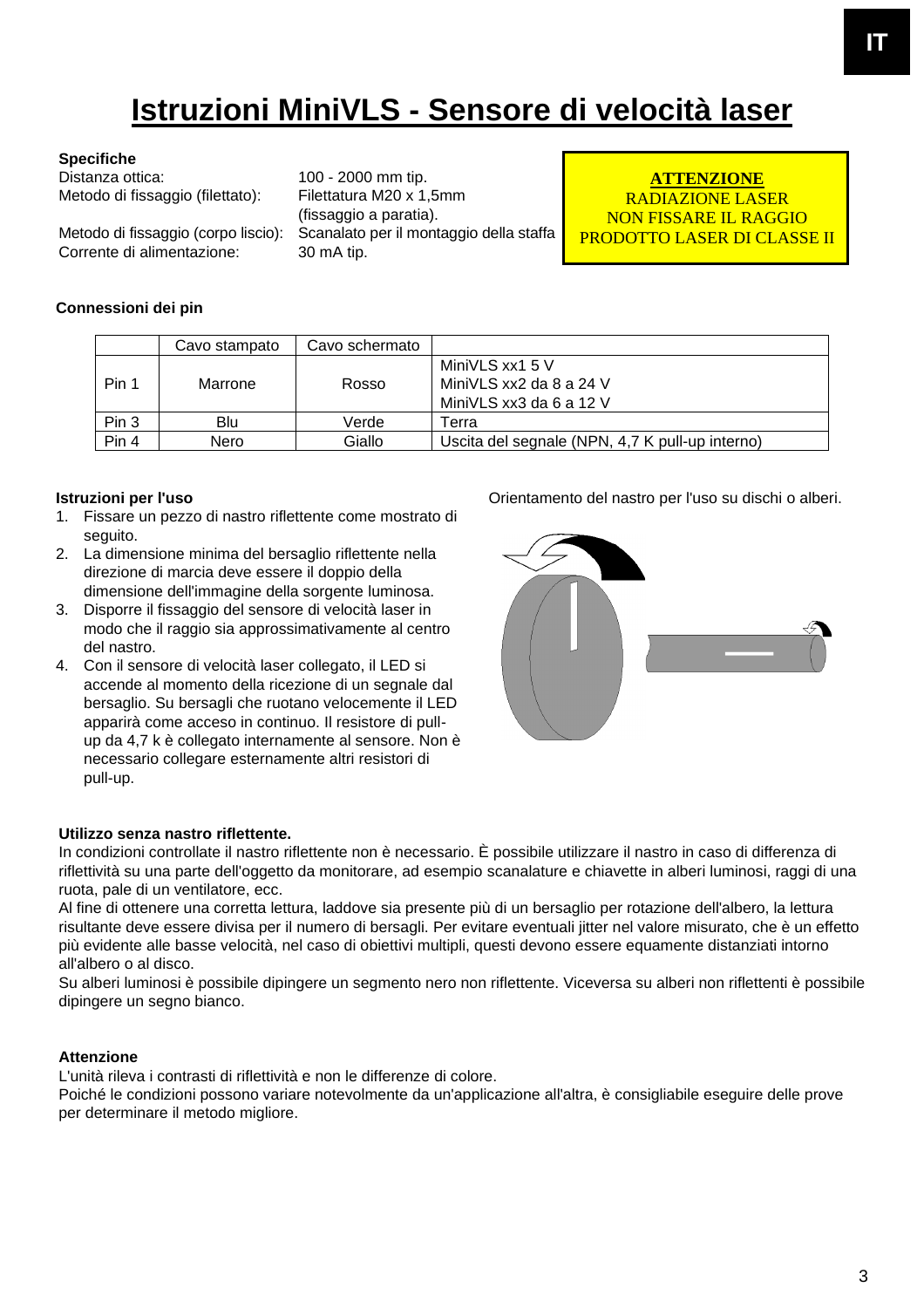# **MiniVLS Anleitung - Laser-Geschwindigkeitssensor**

#### **Spezifikation**

Optische Reichweite: 100 - 2000 mm Befestigungsmethode (mit Gewinde): M20 x 1,5 mm Gewinde

Befestigungsmethode (flacher Körper): Versorgungsstrom: 30mA

(Schottbefestigung).<br>Geschlitzt für Halterungsmontage

**WARNUNG** LASERSTRAHLUNG NICHT IN DEN STRAHL STARREN LASERPRODUKT DER KLASSE II

### **Pin-Anschlüsse**

|       | Gegossenes Kabel | Abgeschirmtes Kabel |                                                                  |
|-------|------------------|---------------------|------------------------------------------------------------------|
| Pin 1 | <b>Braun</b>     | Rot                 | MiniVLS xx1 5V<br>MiniVLS xx2 8 bis 24V<br>MiniVLS xx3 6 bis 12V |
| Pin 3 | Blau             | Grün                | Masse                                                            |
| Pin 4 | Schwarz          | Gelb                | Signalausgang (NPN, 4,7K Pull-up intern)                         |

### **Gebrauchsanweisung**

- 1. Ein Stück Reflexionsband wie unten gezeigt befestigen.
- 2. Die Mindestgröße des Reflexionsziels in Verfahrtrichtung sollte doppelt so groß sein wie das Bild der Lichtquelle.
- 3. Die Befestigung des Laser-Geschwindigkeitssensors so anordnen, dass sich der Strahl etwa in der Mitte des Bandes befindet.
- 4. Wenn der Laser-Geschwindigkeitssensor angeschlossen ist, sollte die LED aufleuchten, wenn ein Signal vom Ziel zurückkommt. Bei schnell rotierenden Zielen scheint die LED ständig zu leuchten. 4.7k-Pull-up-Widerstand ist sensorintern angeschlossen, es muss kein zusätzlicher Pull-up-Widerstand extern angeschlossen werden.

Bandausrichtung zur Verwendung auf Scheiben oder Wellen.



### **Verwendung ohne Reflexionsband.**

Unter kontrollierten Bedingungen ist möglicherweise kein Reflexionsband erforderlich. Wenn an einem Teil des zu überwachenden Objekts einen Unterschied in der Reflektivität gibt, kann dieser genutzt werden, z. B. Nuten und Schlitze in blanken Wellen, Speichen eines Rades, Lüfterflügel usw.

Wenn es mehr als ein Ziel pro Umdrehung der Welle gibt, muss der resultierende Messwert durch die Anzahl der Ziele geteilt werden, um den korrekten Messwert zu erhalten. Bei mehreren Zielen müssen diese gleichmäßig um die Welle bzw. Scheibe verteilt sein, sonst kommt es zu Schwankungen im Messwert, dieser Effekt ist bei langsamen Geschwindigkeiten am deutlichsten.

Auf helle Wellen kann ein schwarzes, nicht reflektierendes Segment gemalt werden und umgekehrt kann auf nicht reflektierende Wellen eine weiße Markierung gemalt werden.

### **Vorsicht**

Das Gerät erkennt Kontraste in der Reflektivität, nicht Unterschiede in der Farbe.

Da die Bedingungen von Anwendung zu Anwendung stark variieren können, sind möglicherweise einige Experimente erforderlich, um die beste Methode zu ermitteln.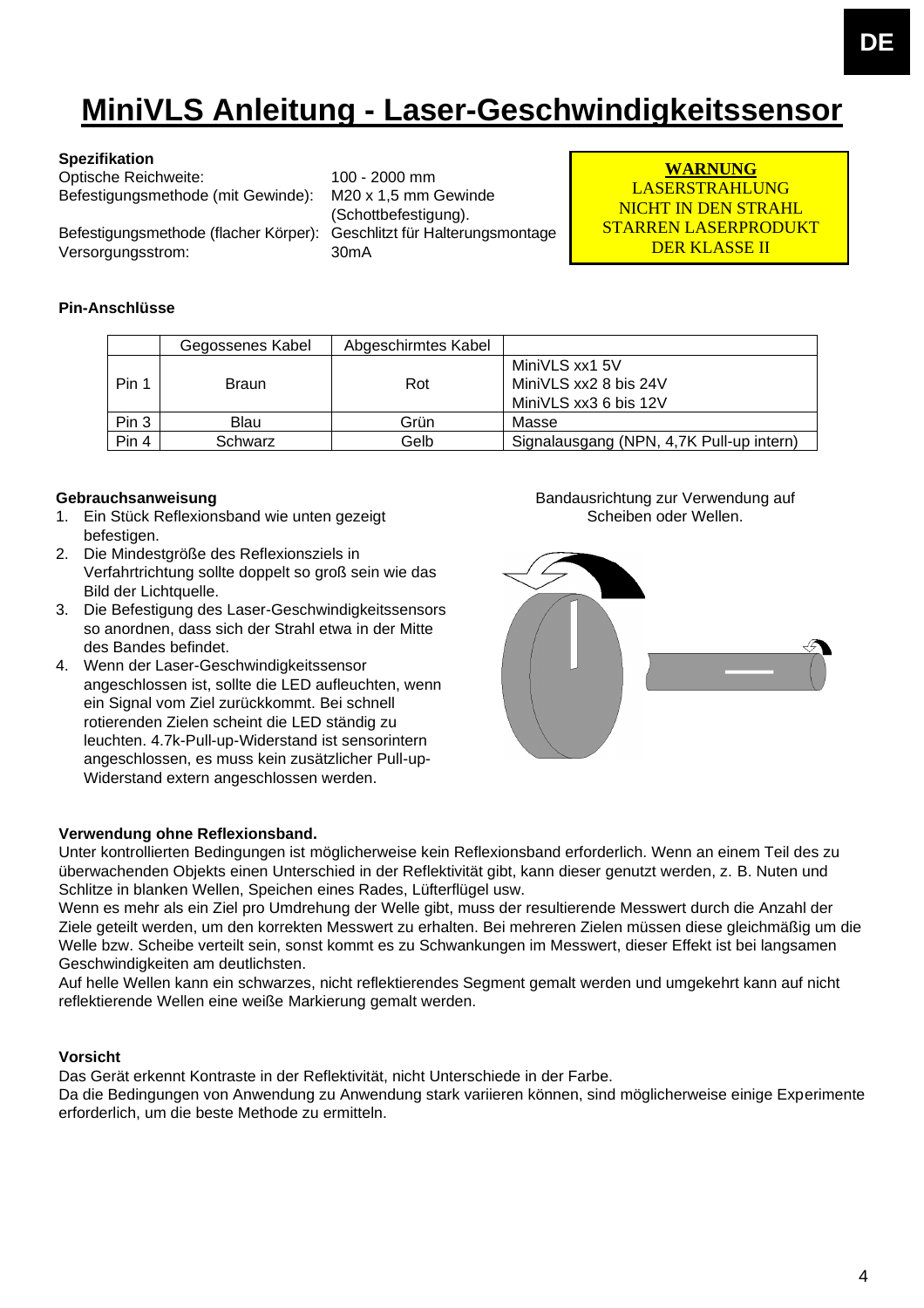# **Instrucciones del Sensor de velocidad láser MiniVLS**

#### **Especificaciones**

Rango óptico: 100 - 2000 mm típ. Método de fijación (roscado): Rosca M20 x 1,5 mm

Corriente de alimentación: 30mA típ.

(fijación en tabique). Método de fijación (cuerpo liso): Ranurado para el montaje del soporte

**ADVERTENCIA** RADIACIÓN LÁSER NO MIRE FIJAMENTE AL RAYO PRODUCTO LÁSER DE CLASE II

### **Conexiones de pines**

|       | Cable moldeado | Cable blindado |                                                              |
|-------|----------------|----------------|--------------------------------------------------------------|
| Pin 1 | Marrón         | Roio           | MiniVLS xx1 5V<br>MiniVLS xx2 8 a 24V<br>MiniVLS xx3 6 a 12V |
| Pin 3 | Azul           | Verde          | Tierra                                                       |
| Pin 4 | Negro          | Amarillo       | Salida de señal (NPN, amplificación interna de 4,7K)         |

### **Instrucciones de uso**

- 1. Pegue un trozo de cinta reflectante como se muestra a continuación.
- 2. La medida mínima del punto reflectante en el sentido del desplazamiento debe ser el doble de la de la imagen de la fuente de luz.
- 3. Coloque el soporte del sensor de velocidad láser de forma que el rayo quede más o menos en el centro de la cinta.
- 4. Con el sensor de velocidad láser conectado, el LED debe encenderse al recibir una señal del objetivo. El LED parecerá encenderse de forma continua en los puntos de giro rápido. La resistencia de amplificación de 4,7k está conectada al sensor de forma interna, por lo que no es necesario añadir ninguna resistencia de amplificación externa.



Orientación de la cinta para su uso en discos o ejes.

#### **Uso sin cinta reflectante.**

Es posible que, en condiciones controladas, no sea necesaria la cinta reflectante. En caso de producirse diferencias en la reflectividad de una parte del objeto a controlar, podrán emplearse, por ejemplo, chaveteros y ranuras en ejes brillantes, en los radios de una rueda o en las aspas de un ventilador, entre otros.

De haber más de un punto focal por cada giro del eje, se deberá dividir la lectura resultante por el número de puntos focales a fin de determinar la lectura correcta. Si se trata de varios puntos, éstos deberán espaciarse por igual alrededor del eje o del disco; de lo contrario, se producirá una fluctuación en el valor medido, siendo este efecto más evidente a bajas velocidades.

Es posible pintar sobre los ejes brillantes una franja negra no reflectante; por el contrario, sobre los ejes no reflectantes se puede pintar una marca blanca.

#### **Precaución**

El aparato no detecta las diferencias de color, sino los contrastes de reflectividad.

Podría ser necesario realizar algunas pruebas con el fin de determinar el mejor método, dado que las condiciones pueden variar mucho de una aplicación a otra.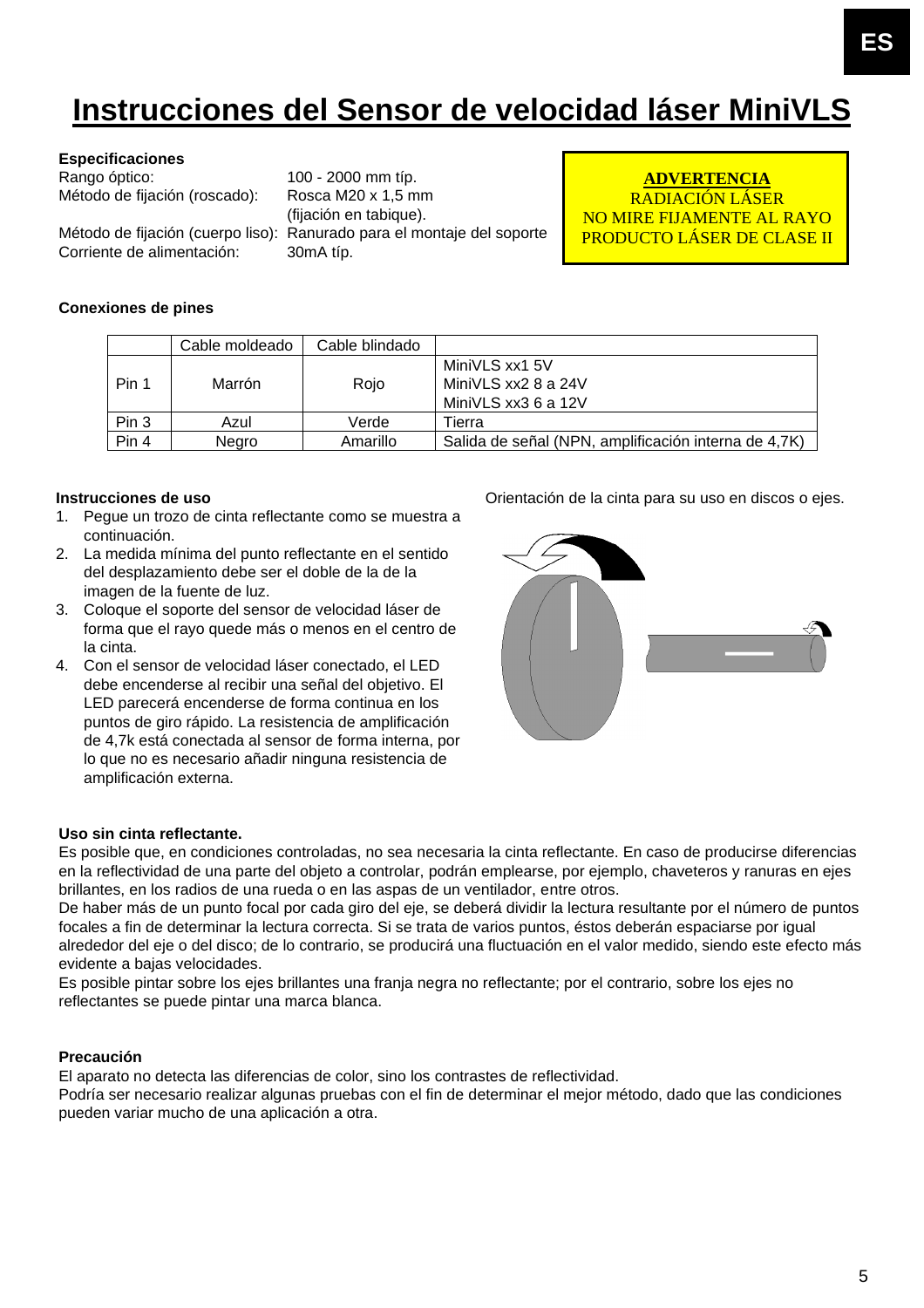# **MiniVLS-instruktioner - Laserhastighedssensor**

| Specifikation                |                 |
|------------------------------|-----------------|
| Optisk rækkevidde:           | 10 <sub>0</sub> |
| Fastgørelsesmetode (gevind): | M2              |
|                              |                 |

Fastgørelsesmetode (kun enhed): Slids til montering af beslag Strømforbrug: 30mA typ.

0 - 2000 mm typ.  $20 \times 1,5$  mm gevind (fastgørelse på skot).

**ADVARSEL** LASERSTRÅLING STIR IKKE IND I STRÅLEN KLASSE II LASERPRODUKT

### **Pin-forbindelser**

|       | Støbt kabel | Beskyttet kabel |                                          |
|-------|-------------|-----------------|------------------------------------------|
|       |             |                 | MiniVLS xx1 5V                           |
| Pin 1 | Brun        | Rød             | MiniVLS xx2 8 til 24V                    |
|       |             |                 | MiniVLS xx3 6 til 12V                    |
| Pin 3 | Blå         | Grøn            | Jord                                     |
| Pin 4 | Sort        | Gul             | Signaludgang (NPN, 4.7K pull-up internt) |

### **Brugsanvisning**

- 1. Fastgør et stykke reflekterende tape som vist nedenfor.
- 2. Minimumsstørrelsen på det reflekterende mål i kørselsretningen skal være dobbelt så stort som lyskilde-billedet.
- 3. Arranger laserhastighedssensorens fastgørelse, så strålen er omtrent i midten af tapen.
- 4. Når laserhastighedssensoren er tilsluttet, skal LED'en lyse, når et signal modtages fra målet. På hurtigt roterende mål ser LED ud til at være tændt kontinuerligt. 4.7k modstand pull-up modstand er tilsluttet intern sensor, ingen grund til at tilslutte ekstra pull-up modstand eksternt.

Tapeorientering til brug på diske eller aksler.



### **Brug uden reflekterende tape.**

Under kontrollerede forhold er reflekterende tape muligvis ikke nødvendig. Hvis der er en eksisterende forskel i refleksionsevne på en del af objektet der skal overvåges, kan dette anvendes f.eks. noter og slidser i lyse aksler, eger på et hjul, ventilatorblade osv.

Hvis der er mere end et mål pr. omdrejning af akslen, skal den resulterende aflæsning divideres med antallet af mål for at opnå den korrekte aflæsning. I tilfælde af at der er flere mål, skal disse være lige fordelt omkring akslen, eller skiven, ellers vil der forekomme rystelser i den målte værdi, denne effekt er mest synlig ved lave hastigheder. På lyse aksler er det muligt at male et sort ikke-reflekterende segment, og omvendt på ikke-reflekterende aksler kan der males et hvidt mærke.

### **Advarsel**

Enheden registrerer kontraster i refleksionsevne og ikke forskelle i farve.

Da forholdene kan variere meget fra anvendelse til anvendelse, kan det være nødvendigt med nogle eksperimenter for at bestemme den bedste metode.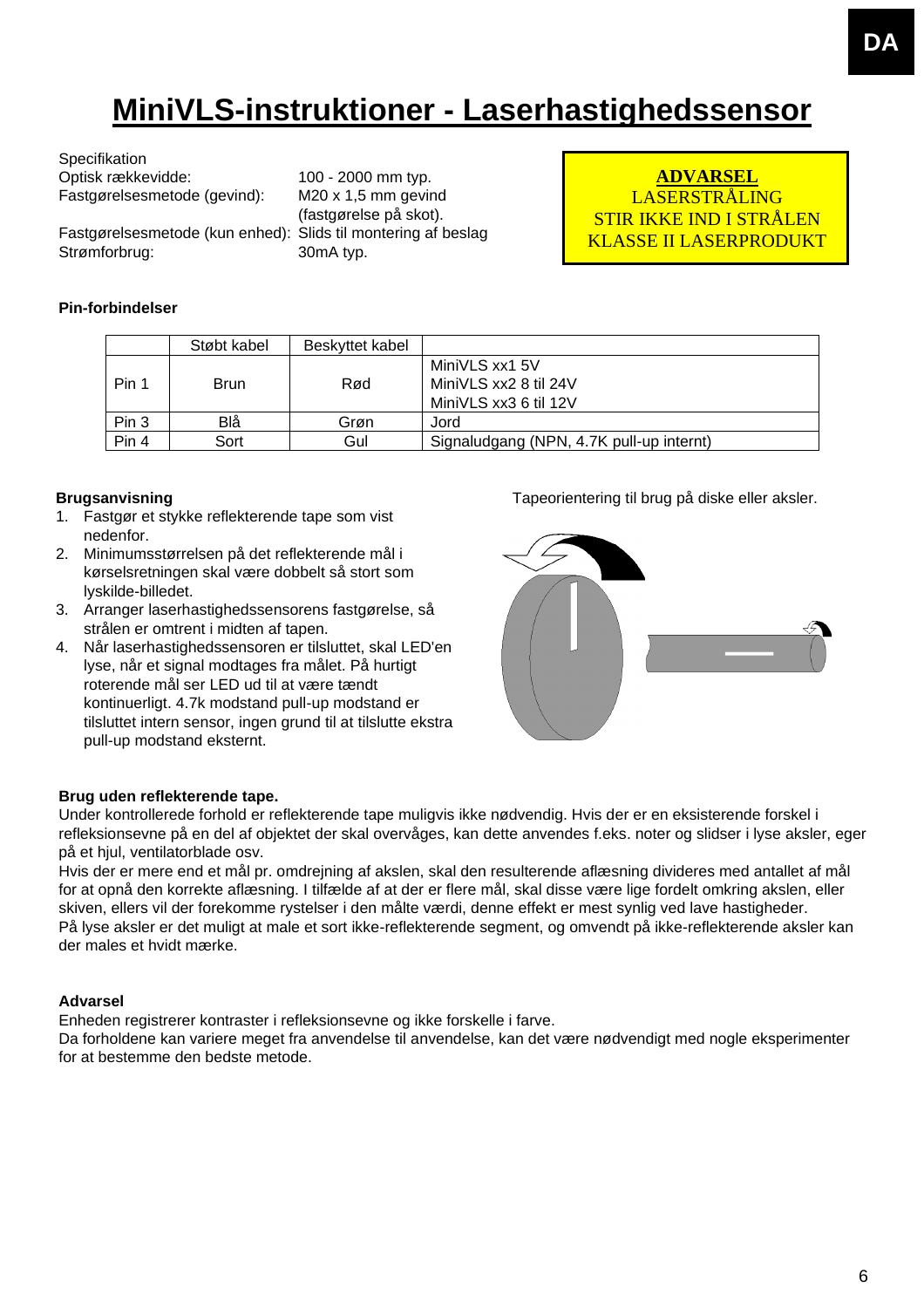# **Instructies MiniVLS - Lasersnelheidssensor**

**Specificatie**<br>Optisch bereik: Bevestigingsmethode (schroefdraadbehuizing): Bevestigingsmethode (gladde behuizing): Voedingsstroom: 30 mA typ.

100 - 2000 mm typ. M20 x 1,5 mm schroefdraad (bevestiging op paneel). Sleuven voor beugelmontage

**WAARSCHUWING** LASERSTRALING NIET IN DE STRAAL STAREN KLASSE II LASERPRODUCT

### **Penverbindingen**

|       | Gegoten kabel | Afgeschermde kabel |                                                                     |
|-------|---------------|--------------------|---------------------------------------------------------------------|
| Pen 1 | <b>Bruin</b>  | Rood               | MiniVLS xx1 5 V<br>MiniVLS xx2 8 tot 24 V<br>MiniVLS xx3 6 tot 12 V |
| Pen 3 | <b>Blauw</b>  | Groen              | Massa                                                               |
| Pen 4 | Zwart         | Geel               | Signaaluitgang (NPN, intern 4,7K pull-up)                           |

### **Instructies voor gebruik**

- 1. Bevestig een stukje reflecterend plakband zoals hieronder afgebeeld.
- 2. De minimale afmeting van het reflecterende doelwit in de draairichting moet tweemaal zo groot zijn als het beeld van de lichtbron.
- 3. Zorg ervoor dat de lasersnelheidssensor zodanig is bevestigd dat de straal zich ongeveer in het midden van het plakband bevindt.
- 4. Als de lasersnelheidssensor is aangesloten, moet de LED oplichten wanneer een signaal van het doelwit wordt terugontvangen. Bij snel draaiende doelwitten lijkt het of de LED continu brandt. Een pull-upweerstand van 4,7K is intern met de sensor verbonden; het is dus niet nodig om extern een extra pull-up-weerstand aan te sluiten.

### Plaatsing van het plakband voor gebruik op schijven of assen.



### **Gebruik zonder reflecterend plakband.**

Onder gecontroleerde omstandigheden is reflecterend plakband wellicht niet nodig. Indien er een bestaand verschil in reflectievermogen is op een deel van het te controleren object, kan dit worden gebruikt, b.v. spiebanen en sleuven bij lichte assen, spaken van een wiel, ventilatorbladen enz.

Indien er meer dan één doelwit per omwenteling van de as is, moet de resulterende aflezing worden gedeeld door het aantal doelwitten om de juiste aflezing te verkrijgen. In het geval van meerdere doelwitten moeten deze op gelijke afstand van elkaar rond de as of schijf liggen, anders zal er interferentie optreden in de gemeten waarde; dit effect is het duidelijkst bij lage snelheden.

Op lichte assen kan een zwart niet-reflecterend segment worden geschilderd en omgekeerd kan op niet-reflecterende assen een witte markering worden geschilderd.

### **Let op**

Het toestel detecteert contrasten in reflectiviteit, geen verschillen in kleur.

Aangezien de omstandigheden van toepassing tot toepassing sterk kunnen verschillen, kan enig experimenteren nodig zijn om de beste methode te bepalen.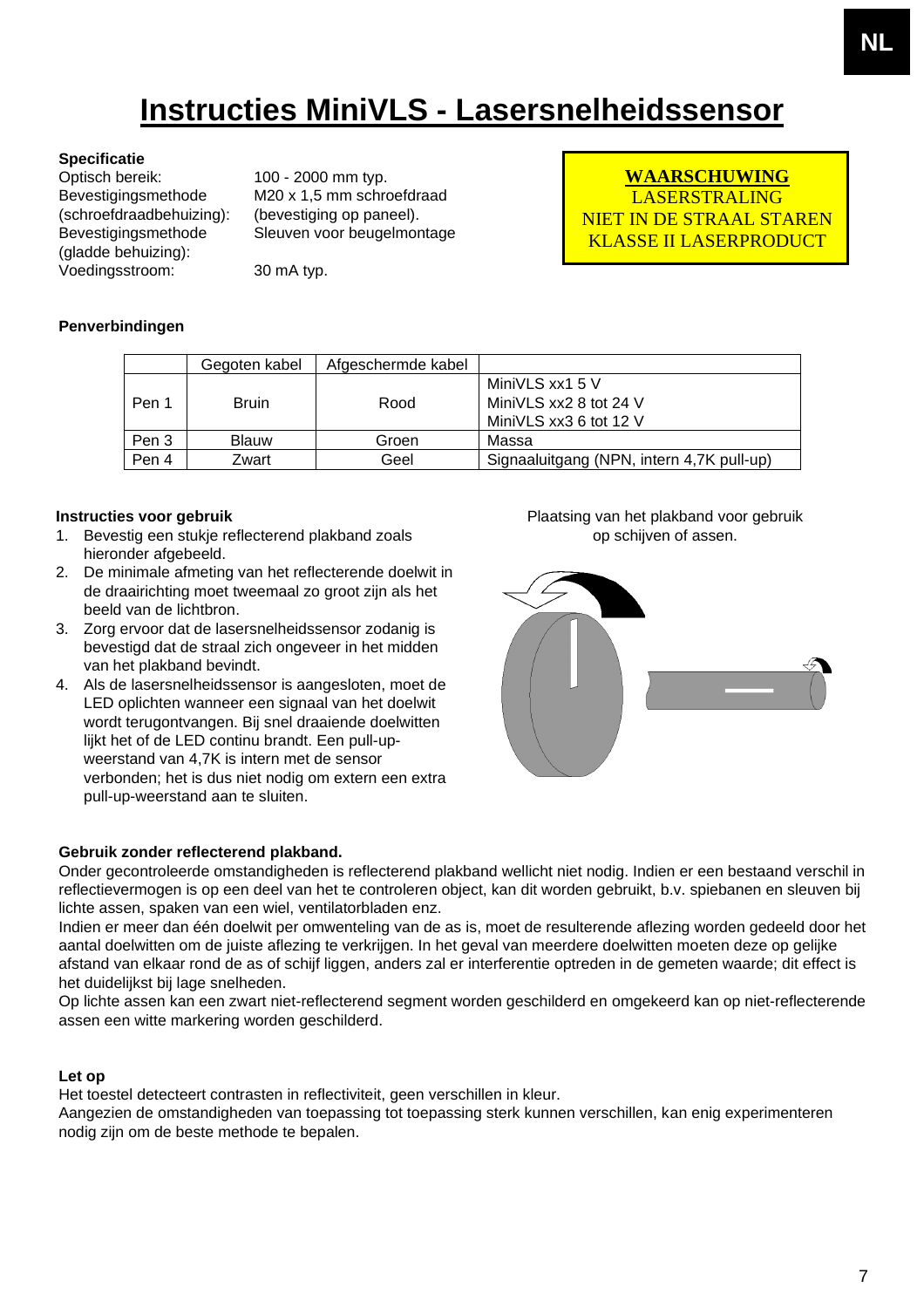# **MiniVLS-instruktioner - Laserhastighetssensor**

# **Specifikation**<br>Optiskt intervall:

Optiskt intervall: 100 - 2000 mm typ.<br>Fixeringsmetod (gängad): M20 x 1,5 mm gäng Fixeringsmetod (Vanligt hölje): Matningsström: 30 mA typ.

M20 x 1,5 mm gänga (skottmontering).<br>Spår för fästets montering

### **VARNING** LASERSTRÅLNING STIRRA INTE IN I STRÅLEN KLASS II LASERPRODUKT

### **Stiftanslutningar**

|         | Gjuten kabel | Skärmad kabel |                                           |
|---------|--------------|---------------|-------------------------------------------|
| Stift 1 | <b>Brun</b>  | Röd           | MiniVLS xx1 5 V<br>MiniVLS xx2 8 to 24 V  |
|         |              |               | MiniVLS xx3 6 to 12 V                     |
| Stift 3 | Blå          | Grön          | Jord                                      |
| Stift 4 | Svart        | Gul           | Signalutgång (NPN, 4,7 K pull-up internt) |

### **Användningsinstruktioner**

- 1. Fäst en bit reflekterande tejp enligt nedan.
- 2. Den minsta storleken på det reflekterande målet i körriktningen bör vara dubbelt så stor som ljuskällans bild.
- 3. Ordna fixeringen av laserhastighetssensorn så att strålen ligger ungefär i mitten av tejpen.
- 4. När laserhastighetssensorn är ansluten ska lysdioden tändas när en signal tas emot från målet. På snabbt roterande mål verkar lysdioden lysa kontinuerligt. 4,7 k resistor pull-up resistor är ansluten internt till sensorn, inget behov av att ansluta extra pull-up resistor externt.

Tejporientering för användning på skivor eller axlar.



#### **Använd utan reflekterande tejp.**

Under kontrollerade förhållanden behövs inte reflekterande tejp. Om det finns en existerande skillnad i reflektionsförmåga på en del av objektet som ska övervakas kan detta användas t.ex. kilspår och spår i ljusa axlar, ekrar på ett hjul, fläktblad etc.

Om det finns mer än ett mål per axelvarv, måste den resulterande avläsningen divideras med antalet mål för att få rätt avläsning. I fallet med flera mål måste dessa vara lika fördelade runt axeln eller skivan eller så kommer jitter kommer att uppstå i det uppmätta värdet, denna effekt är tydligast vid låga hastigheter.

På ljusa axlar är det möjligt att måla ett svart icke-reflekterande segment och omvänt på icke-reflekterande axlar kan ett vitt märke målas.

### **Varning**

Enheten upptäcker kontraster i reflektionsförmåga och inte skillnader i färg.

Eftersom förhållandena kan variera kraftigt från applikation till applikation kan vissa experiment krävas för att bestämma den bästa metoden.